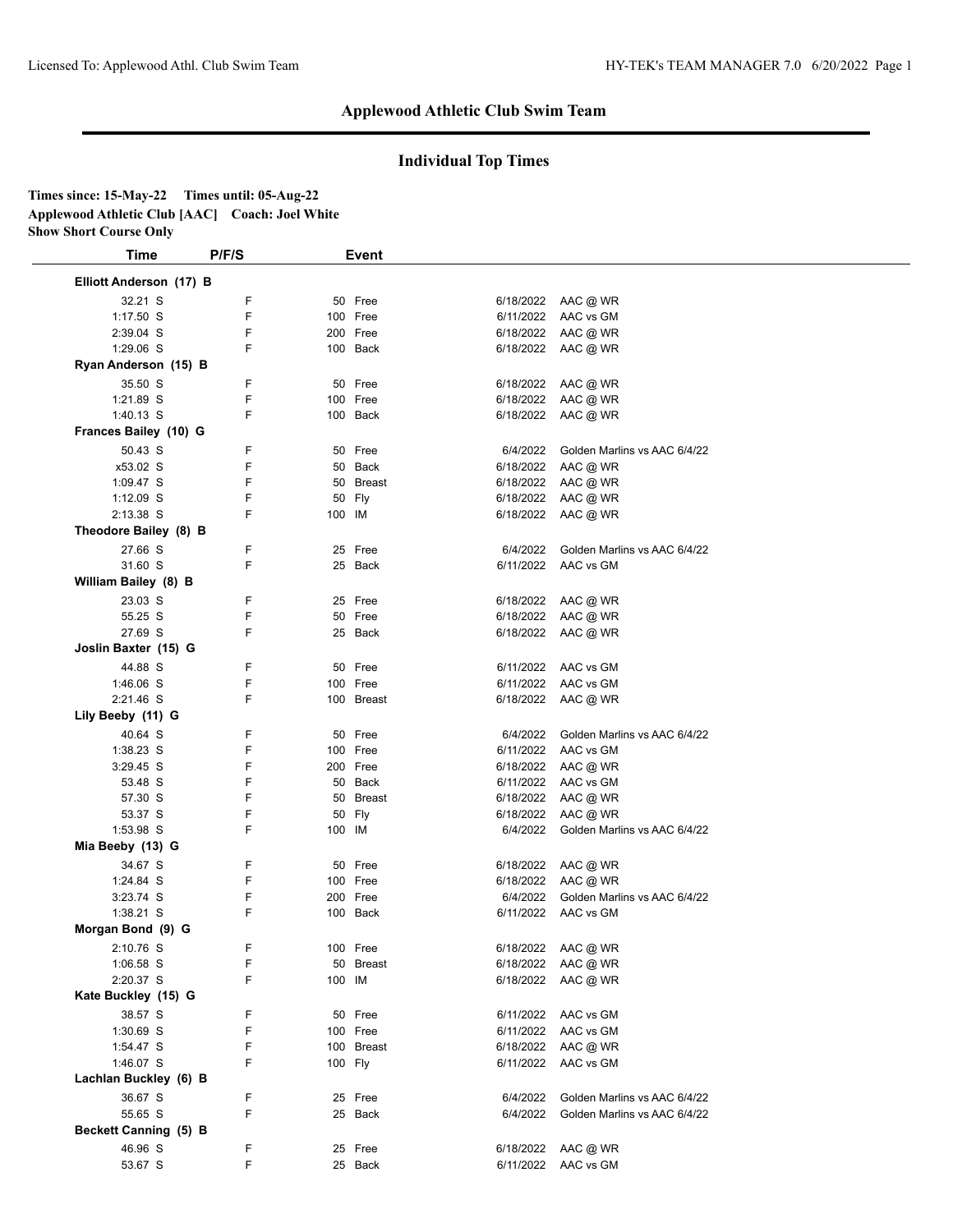**Elysse Giefer (9) G** 

**Ella Giovannetti (13) G** 

**Jeff Gordon (11) B** 

**Addi Hensley (9) G** 

**Gavin Hensley (7) B** 

1.03.08 S F<br>1.02.80 S F<br>**Sienna Giefer (12) G** 

#### **Applewood Athletic Club Swim Team**

#### **Individual Top Times**

| <b>Time</b>             | P/F/S |        | Event      |           |                              |
|-------------------------|-------|--------|------------|-----------|------------------------------|
| Charlie Canning (11) B  |       |        |            |           |                              |
| 47.78 S                 | F     |        | 50 Free    |           | 6/11/2022 AAC vs GM          |
| Lettie Canning (9) G    |       |        |            |           |                              |
| 44.55 S                 | F     |        | 50 Free    | 6/18/2022 | AAC @ WR                     |
| 55.62 S                 | F     |        | 50 Back    | 6/18/2022 | AAC @ WR                     |
| 1:05.84 S               | F     |        | 50 Breast  | 6/18/2022 | AAC @ WR                     |
| 57.95 S                 | F     |        | 50 Fly     | 6/4/2022  | Golden Marlins vs AAC 6/4/22 |
| Rowan Chessmore (8) B   |       |        |            |           |                              |
| 43.37 S                 | F     |        | 25 Free    |           | 6/11/2022 AAC vs GM          |
| Asher Davis (9) B       |       |        |            |           |                              |
| 41.99 S                 | F     |        | 50 Free    | 6/18/2022 | AAC @ WR                     |
| 57.06 S                 | F     |        | 50 Back    | 6/11/2022 | AAC vs GM                    |
| 57.03 S                 | F     |        | 50 Fly     | 6/11/2022 | AAC vs GM                    |
| 1:48.90 S               | F     | 100 IM |            | 6/4/2022  | Golden Marlins vs AAC 6/4/22 |
| Camdom Diehl (6) G      |       |        |            |           |                              |
| 1:01.88 S               | F     |        | 25 Back    | 6/18/2022 | AAC @ WR                     |
| Betsy Dolegowski (10) G |       |        |            |           |                              |
| 2:01.22 S               | F     |        | 100 Free   |           | 6/11/2022 AAC vs GM          |
| 1:14.89 S               | F     |        | 50 Back    |           | 6/11/2022 AAC vs GM          |
| 1:05.41 S               | F     |        | 50 Breast  |           | 6/11/2022 AAC vs GM          |
| $1:13.27$ S             | F     | 50     | Fly        | 6/18/2022 | AAC @ WR                     |
| 2:15.34 S               | F     | 100 IM |            | 6/18/2022 | AAC @ WR                     |
| Dylan Dolegowski (13) B |       |        |            |           |                              |
| 39.39 S                 | F     |        | 50 Free    | 6/4/2022  | Golden Marlins vs AAC 6/4/22 |
| 1:39.28 S               | F     |        | 100 Free   | 6/4/2022  | Golden Marlins vs AAC 6/4/22 |
| $2:10.15$ S             | F     |        | 100 Back   | 6/18/2022 | AAC @ WR                     |
| 2:04.61 S               | F     |        | 100 Breast | 6/4/2022  | Golden Marlins vs AAC 6/4/22 |
| 3:58.84 S               | F     | 200 IM |            | 6/18/2022 | AAC @ WR                     |
| Avery Ferraro (6) G     |       |        |            |           |                              |
| 43.63 S                 | F     |        | 25 Free    | 6/11/2022 | AAC vs GM                    |
| 2511C                   | Е     |        | 25 Book    |           | $611110022 - AAC$ in CM      |

43.000 C<br>35.14 S F 25 Back 6/11/2022 AAC vs GM

54.22 S F 50 Free 6/18/2022 AAC @ WR 1:03.08 S F 50 Back 6/18/2022 AAC @ WR 1:02.80 S F 50 Breast 6/11/2022 AAC vs GM

39.08 S<br>
49.21 S<br>
50 F 50 Back<br>
50 Back<br>
50 Breast<br>
50 Breast<br>
50 Breast<br>
6/18/2022 AAC @ WR<br>
6/18/2022 AAC @ WR<br>
6/18/2022 AAC @ WR 49.21 S F 50 Back 6/18/2022 AAC @ WR 56.08 S F 50 Breast 6/18/2022 AAC @ WR

38.61 S F 50 Free 6/18/2022 AAC @ WR 1:31.65 S F 100 Free 6/18/2022 AAC @ WR 1:52.69 S F 100 Back 6/18/2022 AAC @ WR

42.11 S<br>
42.11 S<br>
37.38 S F 100 Free 6/11/2022 AAC vs GM<br>
58.27 S F 50 Back<br>
50 Back<br>
6/18/2022 AAC @ WR 1:37.38 S F 100 Free 6/11/2022 AAC vs GM 58.27 S F 50 Back 6/18/2022 AAC @ WR

1:02.56 S F 50 Fly 6/18/2022 AAC @ WR

46.34 S F 50 Free 6/11/2022 AAC vs GM 1:05.19 S F 50 Breast 6/11/2022 AAC vs GM

58.27 S F 50 Back 6/18/2022 AAC @ WR<br>57.88 S F 50 Breast 6/4/2022 Golden Marlins vs AAC 6/4/22<br>50 Fly 6/18/2022 AAC @ WR

2:12.65 S F 100 IM 6/4/2022 Golden Marlins vs AAC 6/4/22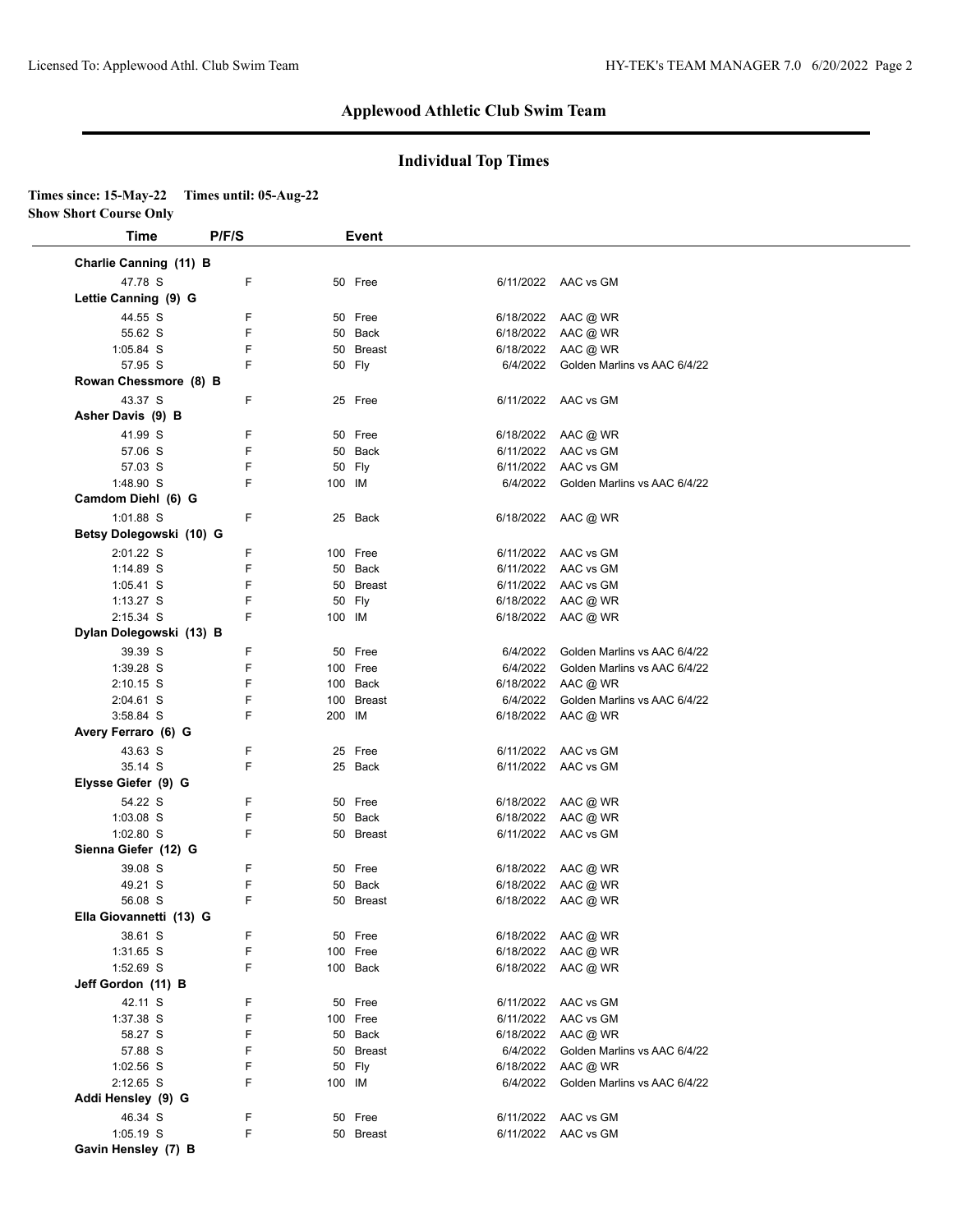### **Individual Top Times**

# **Times since: 15-May-22 Times until: 05-Aug-22**

**Show Short Course Only**

| Time                     | P/F/S  | <b>Event</b>         |                        |                              |
|--------------------------|--------|----------------------|------------------------|------------------------------|
| Gavin Hensley (7) B      |        |                      |                        |                              |
| 29.74 S                  | F      | 25 Free              |                        | 6/11/2022 AAC vs GM          |
| 43.06 S                  | F      | 25 Back              | 6/11/2022              | AAC vs GM                    |
| Mason Hogg (10) B        |        |                      |                        |                              |
| 53.06 S                  | F      | 50 Free              | 6/4/2022               | Golden Marlins vs AAC 6/4/22 |
| 4:54.46 S                | F      | 200 Free             | 6/18/2022              | AAC @ WR                     |
| 1:08.30 S                | F      | 50 Back              | 6/18/2022              | AAC @ WR                     |
| Lucy Huber (10) G        |        |                      |                        |                              |
| 48.14 S                  | F      | 50 Free              | 6/18/2022              | AAC @ WR                     |
| $1:03.46$ S              | F      | 50 Back              | 6/18/2022              | AAC @ WR                     |
| Oliver Huber (12) B      |        |                      |                        |                              |
| 40.64 S                  | F      | 50 Free              | 6/4/2022               | Golden Marlins vs AAC 6/4/22 |
| 50.90 S                  | F      | 50 Breast            | 6/4/2022               | Golden Marlins vs AAC 6/4/22 |
| Mireia Hunt Frias (8) G  |        |                      |                        |                              |
| 27.19 S                  | F      | 25 Free              | 6/18/2022              | AAC @ WR                     |
| 34.98 S                  | F      | 25 Back              | 6/18/2022              | AAC @ WR                     |
| Brad Keller (18) B       |        |                      |                        |                              |
|                          | F      | 100 Free             | 6/4/2022               | Golden Marlins vs AAC 6/4/22 |
| $1:11.55$ S<br>2:43.42 S | F      | 200 Free             | 6/4/2022               | Golden Marlins vs AAC 6/4/22 |
| $1:16.30$ S              | F      | 100 Back             | 6/4/2022               | Golden Marlins vs AAC 6/4/22 |
| Liam Kitchens (13) B     |        |                      |                        |                              |
| 54.90 S                  | F      |                      |                        |                              |
|                          |        | 50 Free              | 6/18/2022              | AAC @ WR                     |
| Hannah Lamborne (11) G   |        |                      |                        |                              |
| 38.59 S                  | F      | 50 Free              | 6/18/2022              | AAC @ WR                     |
| 48.08 S                  | F      | 50 Back              | 6/4/2022               | Golden Marlins vs AAC 6/4/22 |
| 54.61 S                  | F      | 50 Breast            | 6/18/2022              | AAC @ WR                     |
| Hannah Lane (17) G       |        |                      |                        |                              |
| 37.51 S                  | F      | 50 Free              | 6/4/2022               | Golden Marlins vs AAC 6/4/22 |
| 1:24.70 S                | F      | 100 Free             |                        | 6/11/2022 AAC vs GM          |
| 3:06.72 S                | F<br>F | 200 Free<br>100 Back | 6/4/2022               | Golden Marlins vs AAC 6/4/22 |
| 1:39.67 S<br>1:47.07 S   | F      | 100 Breast           | 6/11/2022<br>6/18/2022 | AAC vs GM<br>AAC @ WR        |
| 3:29.00 S                | F      | 200 IM               | 6/18/2022              | AAC @ WR                     |
| Maggie Lane (12) G       |        |                      |                        |                              |
| 37.79 S                  | F      | 50 Free              |                        | 6/11/2022 AAC vs GM          |
| 1:24.76 S                | F      | 100 Free             | 6/4/2022               | Golden Marlins vs AAC 6/4/22 |
| $3:10.03$ S              | F      | 200 Free             |                        | 6/18/2022 AAC @ WR           |
| 47.11 S                  | F      | 50 Back              |                        | 6/11/2022 AAC vs GM          |
| 53.04 S                  | F      | 50<br>Breast         | 6/18/2022              | AAC @ WR                     |
| 42.23 S                  | F      | 50 Fly               |                        | 6/11/2022 AAC vs GM          |
| 1:40.67 S                | F      | 100 IM               | 6/4/2022               | Golden Marlins vs AAC 6/4/22 |
| Ella Linse (12) G        |        |                      |                        |                              |
| 44.00 S                  | F      | 50 Free              | 6/18/2022              | AAC @ WR                     |
| 49.13 S                  | F      | 50 Back              | 6/18/2022              | AAC @ WR                     |
| Carter Mac (12) B        |        |                      |                        |                              |
| 45.71 S                  | F      | 50 Free              | 6/11/2022              | AAC vs GM                    |
| 1:47.93 S                | F      | 100 Free             | 6/11/2022              | AAC vs GM                    |
| 59.04 S                  | F      | 50 Back              | 6/18/2022              | AAC @ WR                     |
| 1:18.58 S                | F      | 50 Fly               | 6/18/2022              | AAC @ WR                     |
| Charlie Mason (11) B     |        |                      |                        |                              |
| 49.26 S                  | F      | 50 Free              | 6/18/2022              | AAC @ WR                     |
| 1:56.98 S                | F      | 100 Free             | 6/18/2022              | AAC @ WR                     |
| 1:07.01 S                | F      | 50 Back              | 6/11/2022              | AAC vs GM                    |
| 57.89 S                  | F      | 50 Breast            | 6/18/2022              | AAC @ WR                     |
| $1:14.16$ S              | F      | 50 Fly               | 6/4/2022               | Golden Marlins vs AAC 6/4/22 |
|                          |        |                      |                        |                              |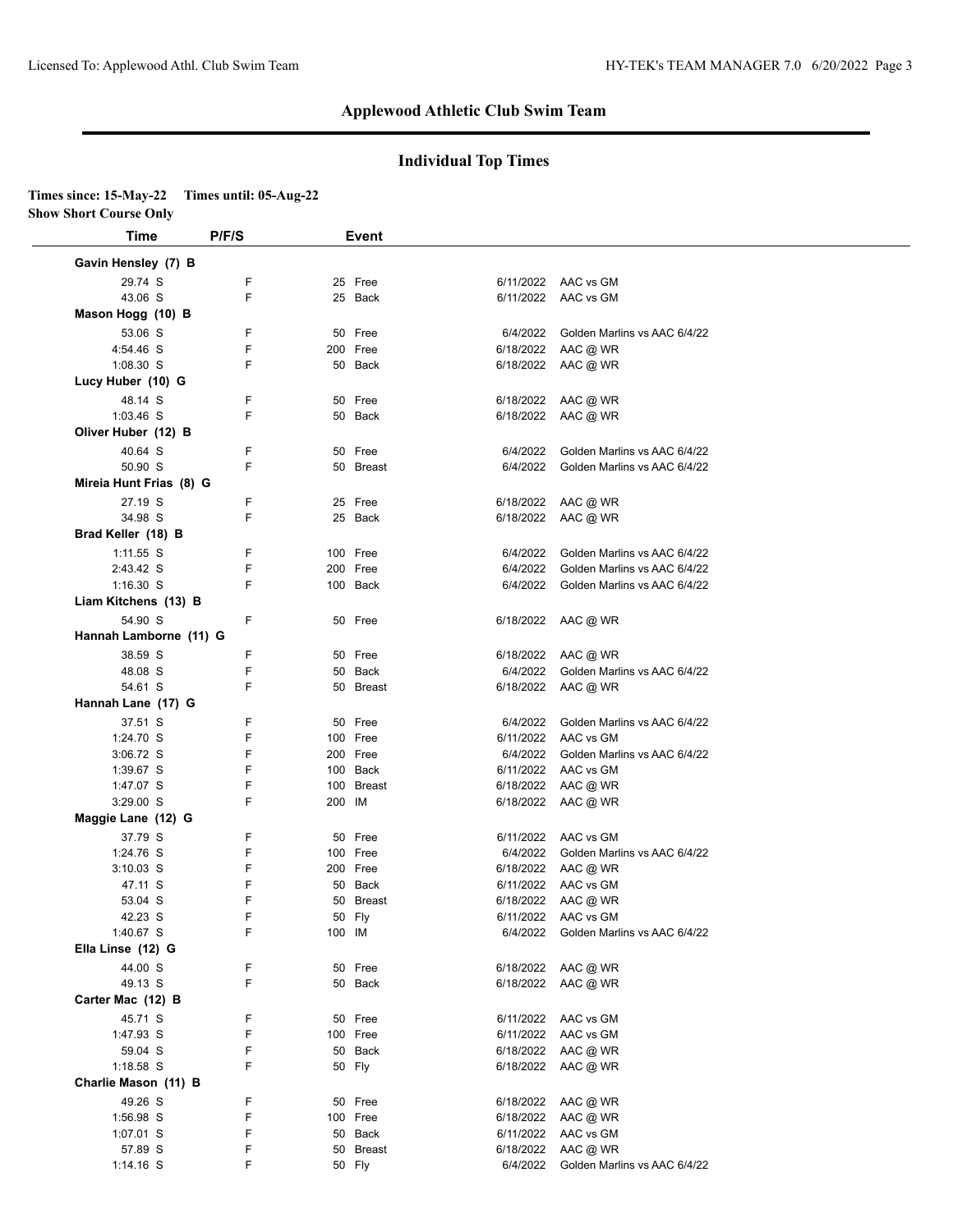### **Individual Top Times**

# **Times since: 15-May-22 Times until: 05-Aug-22**

**Show Short Course Only**

| Kailey Mason (14) G   |             |               |           |                              |
|-----------------------|-------------|---------------|-----------|------------------------------|
| $1:19.55$ S           | F           | 100 Free      | 6/18/2022 | AAC @ WR                     |
| 1:40.44 S             | F<br>100    | Back          | 6/4/2022  | Golden Marlins vs AAC 6/4/22 |
| 1:44.81 S             | F<br>100    | Breast        | 6/18/2022 | AAC @ WR                     |
| 3:32.62 S             | F<br>200 IM |               | 6/18/2022 | AAC @ WR                     |
| William Mason (12) B  |             |               |           |                              |
| 36.98 S               | F<br>50     | Free          | 6/18/2022 | AAC @ WR                     |
| 1:30.89 S             | F           | 100 Free      | 6/18/2022 | AAC @ WR                     |
| $3:22.15$ S           | F           | 200 Free      | 6/18/2022 | AAC @ WR                     |
| 47.30 S               | F<br>50     | Back          | 6/4/2022  | Golden Marlins vs AAC 6/4/22 |
| 50.52 S               | F<br>50     | <b>Breast</b> | 6/11/2022 | AAC vs GM                    |
| 44.29 S               | F<br>50     | Fly           | 6/4/2022  | Golden Marlins vs AAC 6/4/22 |
| 1:38.29 S             | F           | 100 IM        | 6/11/2022 | AAC vs GM                    |
| Claire May (10) G     |             |               |           |                              |
|                       |             |               |           |                              |
| $1:00.25$ S           | F           | 50 Free       | 6/11/2022 | AAC vs GM                    |
| $1:14.13$ S           | F           | 50 Back       | 6/18/2022 | AAC @ WR                     |
| Olivia May (16) G     |             |               |           |                              |
| 36.74 S               | F           | 50 Free       | 6/4/2022  | Golden Marlins vs AAC 6/4/22 |
| 1:21.97 S             | F           | 100 Free      | 6/18/2022 | AAC @ WR                     |
| 1:39.81 S             | F           | 100 Breast    | 6/4/2022  | Golden Marlins vs AAC 6/4/22 |
| Journey Miller (9) G  |             |               |           |                              |
| 1:10.73 S             | F           | 50 Free       | 6/18/2022 | AAC @ WR                     |
| Elsie Morris (17) G   |             |               |           |                              |
| 37.07 S               | F           | 50 Free       | 6/11/2022 | AAC vs GM                    |
| 1:33.62 S             | $\mathsf F$ | 100 Free      | 6/11/2022 | AAC vs GM                    |
| 1:51.90 S             | F           | 100 Back      |           | 6/11/2022 AAC vs GM          |
| Elliot O'Toole (10) G |             |               |           |                              |
| 47.62 S               | F           | 50 Free       | 6/4/2022  | Golden Marlins vs AAC 6/4/22 |
| 59.09 S               | F           | 100 Free      | 6/18/2022 | AAC @ WR                     |
| 53.66 S               | F           | 50 Back       | 6/18/2022 | AAC @ WR                     |
| 1:08.09 S             | F<br>50     | <b>Breast</b> | 6/11/2022 | AAC vs GM                    |
| 1:04.59 S             | F           | 50 Fly        | 6/4/2022  | Golden Marlins vs AAC 6/4/22 |
|                       | F           |               |           |                              |
| 2:24.61 S             | 100 IM      |               | 6/11/2022 | AAC vs GM                    |
| Zoey O'Toole (7) G    |             |               |           |                              |
| 36.91 S               | F           | 25 Free       | 6/4/2022  | Golden Marlins vs AAC 6/4/22 |
| 43.27 S               | F           | 25 Back       | 6/11/2022 | AAC vs GM                    |
| 51.37 S               | F           | 25 Fly        | 6/18/2022 | AAC @ WR                     |
| Jackie Owens (15) G   |             |               |           |                              |
| 1:30.04 S             | F<br>100    | Free          | 6/4/2022  | Golden Marlins vs AAC 6/4/22 |
| 6:55.88 S             | F           | 400 Free      | 6/18/2022 | AAC @ WR                     |
| 1:50.83 S             | F           | 100 Fly       |           | 6/18/2022 AAC @ WR           |
| 3:46.57 S             | F<br>200 IM |               | 6/18/2022 | AAC @ WR                     |
| Ella Riley (15) G     |             |               |           |                              |
| 34.07 S               | F           | 50 Free       | 6/4/2022  | Golden Marlins vs AAC 6/4/22 |
| 1:23.01 S             | F           | 100 Free      | 6/11/2022 | AAC vs GM                    |
| 2:58.24 S             | F           | 200 Free      | 6/4/2022  | Golden Marlins vs AAC 6/4/22 |
| 6:24.63 S             | F           | 400 Free      | 6/11/2022 | AAC vs GM                    |
| 1:33.98 S             | F           | 100 Back      | 6/11/2022 | AAC vs GM                    |
| 3:27.08 S             | F<br>200 IM |               | 6/4/2022  | Golden Marlins vs AAC 6/4/22 |
| Kyla Riley (8) G      |             |               |           |                              |
|                       |             |               |           |                              |
| 22.40 S               | F           | 25 Free       | 6/4/2022  | Golden Marlins vs AAC 6/4/22 |
| Lily Riley (10) G     |             |               |           |                              |
| 49.57 S               | F           | 50 Free       | 6/4/2022  | Golden Marlins vs AAC 6/4/22 |
| 59.89 S               | F           | 50 Back       | 6/11/2022 | AAC vs GM                    |
| 1:09.86 S             | F           | 50 Breast     | 6/4/2022  | Golden Marlins vs AAC 6/4/22 |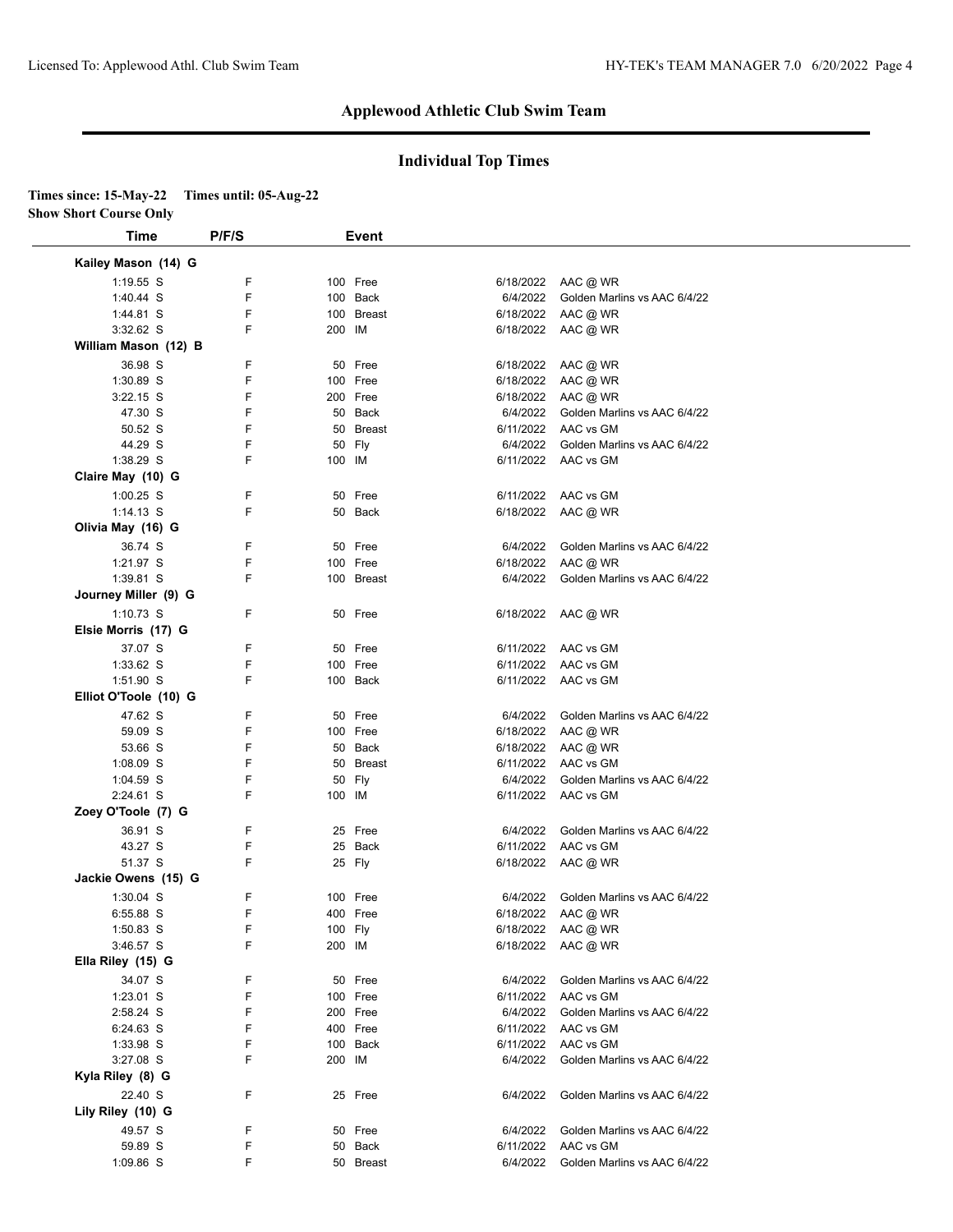### **Individual Top Times**

## **Times since: 15-May-22 Times until: 05-Aug-22**

**Show Short Course Only**

| Time                    | P/F/S | Event     |           |                              |  |
|-------------------------|-------|-----------|-----------|------------------------------|--|
| Lily Riley (10) G       |       |           |           |                              |  |
| 2:08.37 S               | F     | 100 IM    |           | 6/11/2022 AAC vs GM          |  |
| Adelaide Rippe (3) G    |       |           |           |                              |  |
| x25.64 S                | F     | 25 Free   | 6/11/2022 | AAC vs GM                    |  |
| 28.07 S                 | F     | 25 Back   |           | 6/18/2022 AAC @ WR           |  |
| 47.38 S                 | F     | 25 Breast |           | 6/11/2022 AAC vs GM          |  |
| 32.08 S                 | F     | 25 Fly    |           | 6/18/2022 AAC @ WR           |  |
| Monroe Rippe (5) G      |       |           |           |                              |  |
| 57.22 S                 | F     | 50 Free   |           | 6/18/2022 AAC @ WR           |  |
| 1:05.87 S               | F     | 50 Back   |           | 6/18/2022 AAC @ WR           |  |
| $1:16.00$ S             | F     | 50 Breast | 6/11/2022 | AAC vs GM                    |  |
| 2:53.96 S               | F     | 100 IM    |           | 6/11/2022 AAC vs GM          |  |
| Lucy Sablatura (12) G   |       |           |           |                              |  |
| 43.99 S                 | F     | 50 Free   |           | 6/18/2022 AAC @ WR           |  |
| 50.89 S                 | F     | 50 Back   |           | 6/18/2022 AAC @ WR           |  |
| Sophie Sablatura (10) G |       |           |           |                              |  |
| $1:00.58$ S             | F     | 50 Free   | 6/11/2022 | AAC vs GM                    |  |
| 2:36.32 S               | F     | 100 Free  | 6/18/2022 | AAC @ WR                     |  |
| $1:06.11$ S             | F     | 50 Back   | 6/4/2022  | Golden Marlins vs AAC 6/4/22 |  |
| $1:37.19$ S             | F     | 50 Breast | 6/18/2022 | AAC @ WR                     |  |
| Brecken Saunders (11) B |       |           |           |                              |  |
| 49.75 S                 | F     | 50 Free   | 6/4/2022  | Golden Marlins vs AAC 6/4/22 |  |
| $1:02.22$ S             | F     | 50 Back   |           | 6/18/2022 AAC @ WR           |  |
| Harper Saunders (8) G   |       |           |           |                              |  |
| 20.78 S                 | F     | 25 Free   |           | 6/18/2022 AAC @ WR           |  |
| 26.59 S                 | F     | 25 Back   |           | 6/18/2022 AAC @ WR           |  |
| Cooper Sloan (9) B      |       |           |           |                              |  |
| 1:53.91 S               | F     | 50 Free   |           | 6/11/2022 AAC vs GM          |  |
| 1:33.90 S               | F     | 50 Breast |           | 6/11/2022 AAC vs GM          |  |
| Jacob Sloan (12) B      |       |           |           |                              |  |
| 44.22 S                 | F     | 50 Free   | 6/11/2022 | AAC vs GM                    |  |
| 50.96 S                 | F     | 50 Breast | 6/4/2022  | Golden Marlins vs AAC 6/4/22 |  |
| Etta Smith (8) G        |       |           |           |                              |  |
| 26.14 S                 | F     | 25 Free   | 6/11/2022 | AAC vs GM                    |  |
| 31.85 S                 | F     | 25 Back   | 6/4/2022  | Golden Marlins vs AAC 6/4/22 |  |
| Harlan Speaks (10) G    |       |           |           |                              |  |
| 49.88 S                 | F     | 50 Free   | 6/18/2022 | AAC @ WR                     |  |
| 2:02.47 S               | F     | 100 Free  | 6/18/2022 | AAC @ WR                     |  |
| 1:11.09 S               | F     | 50 Breast |           | 6/18/2022 AAC @ WR           |  |
| Loudon Speaks (13) B    |       |           |           |                              |  |
| 47.66 S                 | F     | 50 Free   |           | 6/11/2022 AAC vs GM          |  |
| 2:17.78 S               | F     | 100 Back  |           | 6/11/2022 AAC vs GM          |  |
| Talmage Speaks (8) B    |       |           |           |                              |  |
| 29.39 S                 | F     | 25 Free   |           | 6/18/2022 AAC @ WR           |  |
| $1:10.00$ S             | F     | 50 Free   |           | 6/18/2022 AAC @ WR           |  |
| Addison Specht (9) G    |       |           |           |                              |  |
| 1:02.55 S               | F     | 50 Free   |           | 6/18/2022 AAC @ WR           |  |
| Ella Strafface (17) G   |       |           |           |                              |  |
| 32.84 S                 | F     | 50 Free   | 6/18/2022 | AAC @ WR                     |  |
| 1:13.73 S               | F     | 100 Free  | 6/18/2022 | AAC @ WR                     |  |
| 2:47.02 S               | F     | 200 Free  |           | 6/18/2022 AAC @ WR           |  |
| Evie Strafface (13) G   |       |           |           |                              |  |
| 43.63 S                 | F     | 50 Free   |           | 6/18/2022 AAC @ WR           |  |
| 1:42.74 S               | F     | 100 Free  |           | 6/18/2022 AAC @ WR           |  |
|                         |       |           |           |                              |  |